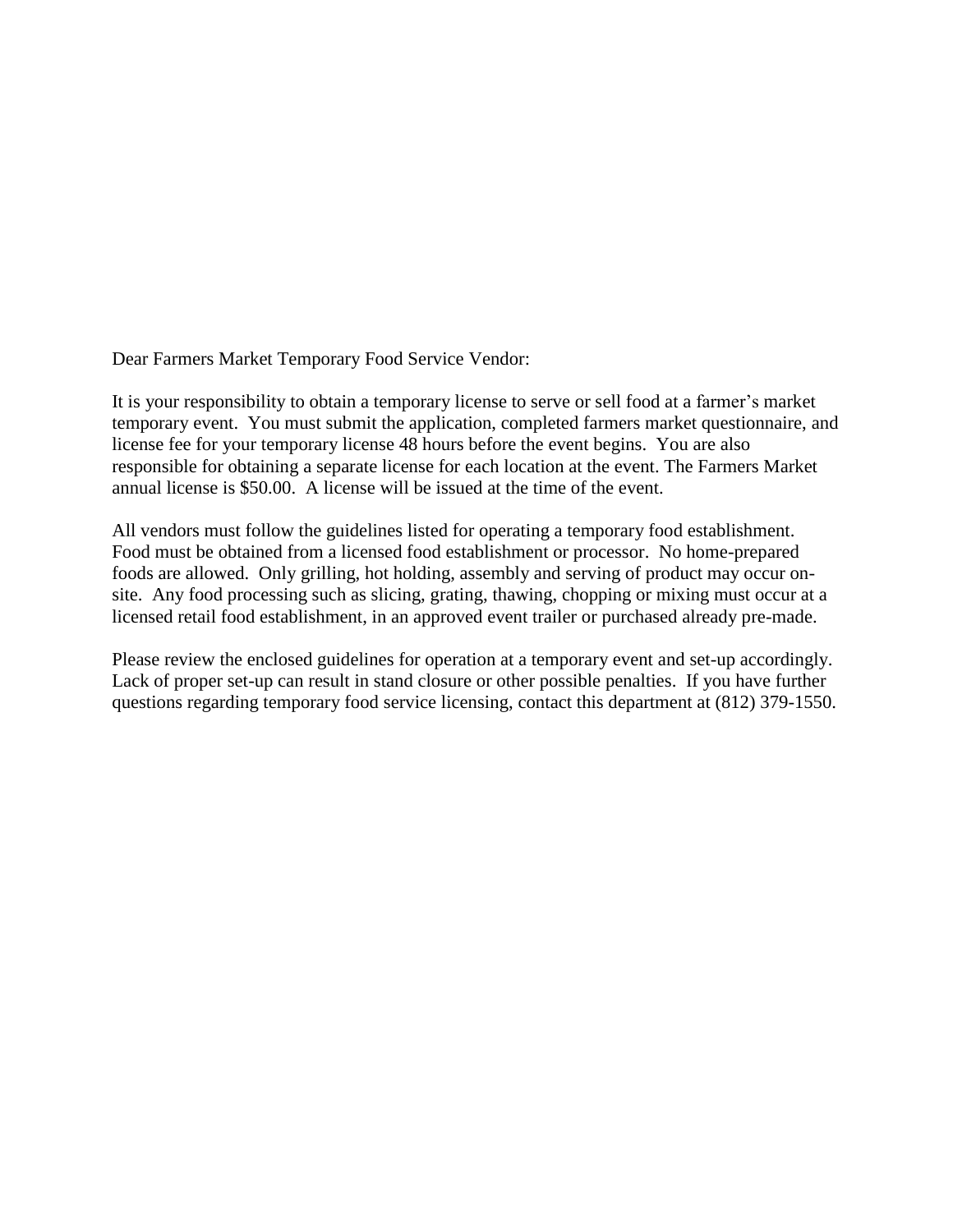Dear Temporary Food Service Vendor:

It is your responsibility to obtain a temporary license to serve food at a temporary event or festival. You must apply for and submit the license fee for your temporary license 48 hours before the event begins. You are also responsible for obtaining a separate license for each location at the event. The license is \$10.00 for the first day and \$10.00 for each additional day of operation. The additional days must be consecutive days of operation. A license will be issued at the time of the event.

All vendors must follow the guidelines listed for operating a temporary food establishment. Food must be obtained from a licensed food establishment or processor. No home-prepared foods are allowed. Only grilling, hot holding, assembly and serving of product may occur onsite. Any food processing such as slicing, grating, thawing, chopping or mixing must occur at a licensed retail food establishment, in an approved event trailer or purchased already pre-made.

Please review the enclosed guidelines for operation at a temporary event and set-up accordingly. Lack of proper set-up can result in stand closure or other possible penalties. If you have further questions regarding temporary food service licensing, contact this department at (812) 379-1550.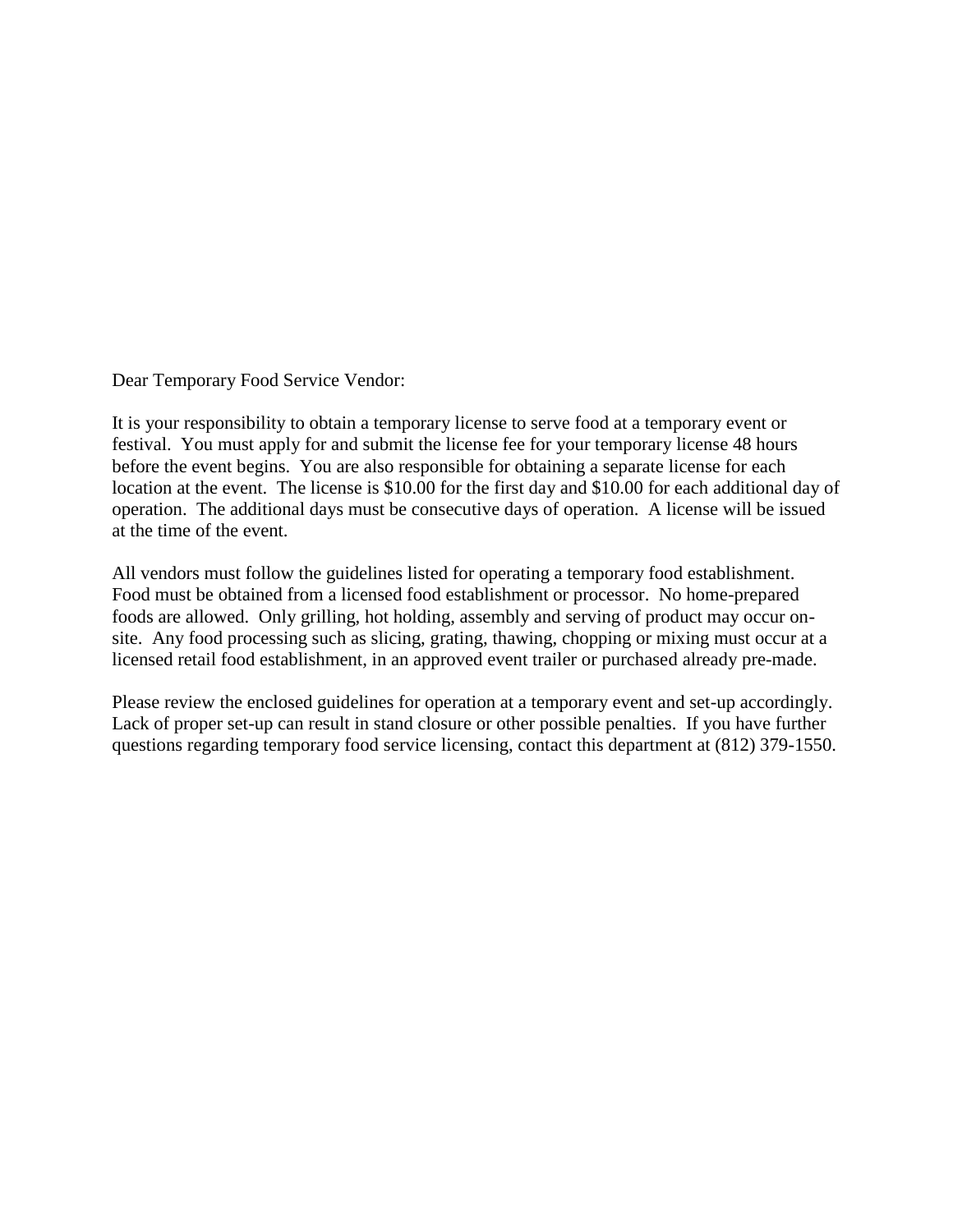## **FARMERS MARKET TEMPORARY FOOD ESTABLISHMENT QUESTIONNAIRE**

| <b>NAME OF</b>                                                                                                                                                                                                                                                                  |                                                                                                                  |
|---------------------------------------------------------------------------------------------------------------------------------------------------------------------------------------------------------------------------------------------------------------------------------|------------------------------------------------------------------------------------------------------------------|
|                                                                                                                                                                                                                                                                                 |                                                                                                                  |
| PERSON IN CHARGE OF TEMPORARY STAND: THE RESONANCE OF THE RESONANCE OF THE PROPERTY OF STANDIO                                                                                                                                                                                  |                                                                                                                  |
| This form must be completed and returned with the farmer's market temporary food<br>establishment application for license. It is requested that application be submitted 48 hours prior<br>to the event. A separate application must be filled out for each stand selling food. |                                                                                                                  |
| LIST TYPE OF FOOD BEING<br>SERVED:                                                                                                                                                                                                                                              |                                                                                                                  |
| List expiration date and provide copies of license and permits issued by regulatory agencies, as<br>required.                                                                                                                                                                   |                                                                                                                  |
|                                                                                                                                                                                                                                                                                 |                                                                                                                  |
|                                                                                                                                                                                                                                                                                 | and the control of the control of the control of the control of the control of the control of the control of the |
| Manufactured grade milk/milk processors permit:__________________________________                                                                                                                                                                                               |                                                                                                                  |
|                                                                                                                                                                                                                                                                                 |                                                                                                                  |
| Only healthy workers are permitted to prepare and serve food. Anyone who shows symptoms of<br>a disease - cramps, nausea, fever, vomiting, diarrhea, jaundice, etc. or who have open sores or<br>infected cuts on the hands are not allowed in the food stand.                  |                                                                                                                  |

How will temperature control be provided during transportation of products?

Hot foods brought to event **must be** maintained at 135 °F throughout event. Cold food may be heated on grill or in microwave only. Reheating foods on steam table or in crockpots is not acceptable.

\_\_\_\_\_\_\_\_\_\_\_\_\_\_\_\_\_\_\_\_\_\_\_\_\_\_\_\_\_\_\_\_\_\_\_\_\_\_\_\_\_\_\_\_\_\_\_\_\_\_\_\_\_\_\_\_\_\_\_\_\_\_\_\_\_\_\_\_\_\_\_\_\_\_\_\_\_